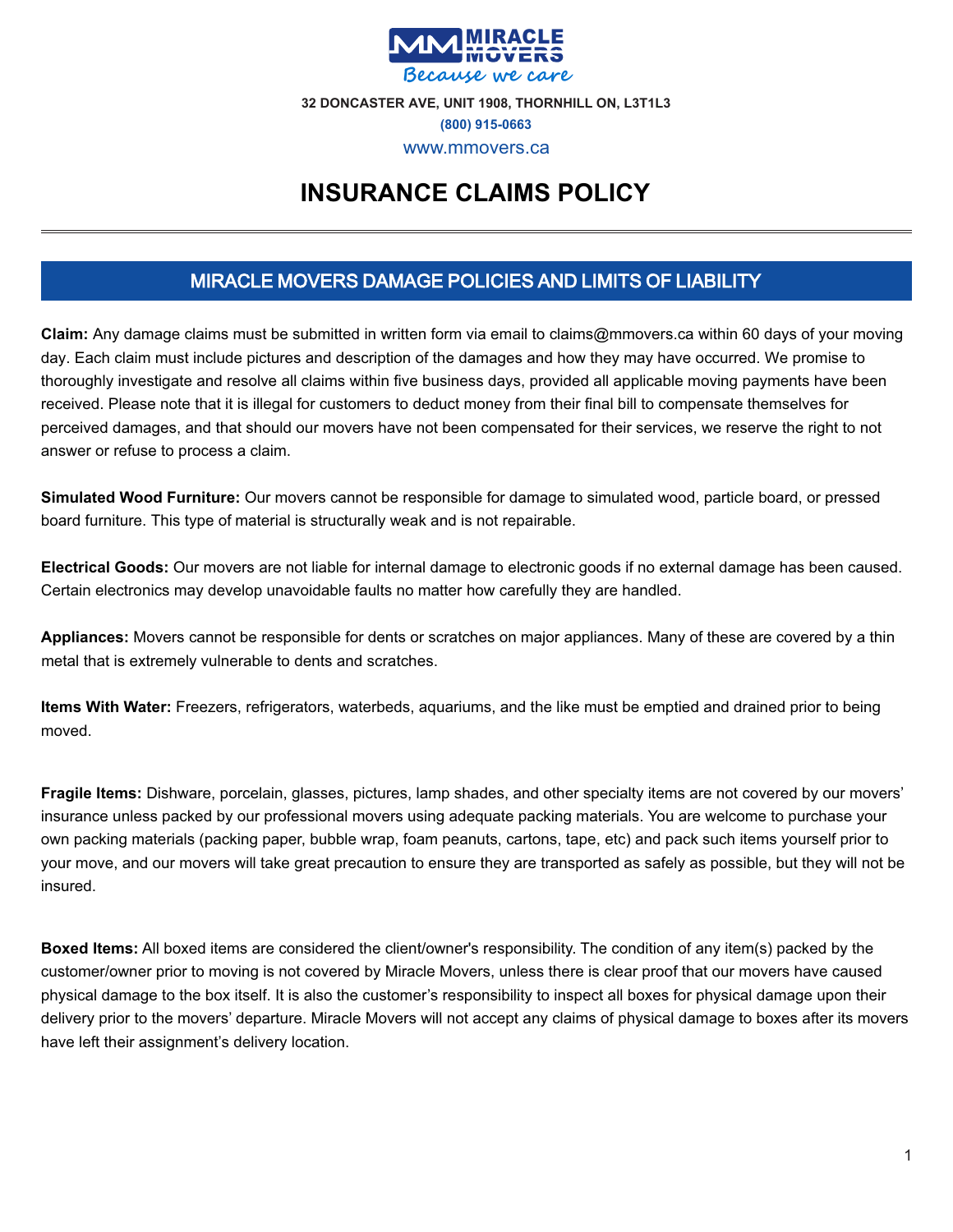**Self-inspection:** It is the customer's responsibility, before signing their final receipt prior to the movers leaving, (i) to inspecttheir belongings to ensure they were delivered in good condition; and (ii) to inspect the truck's interior to ensure that nothing has been left behind.

**Downtime:** All downtime (waiting for elevators to be set up or arrive, for new keys to be delivered, traffic, customer inspecting their belongings upon delivery, etc.) is billable unless otherwise specified.

**Valuables:** Miracle Movers shall not be responsible for loss or damage to bills, cheques, evidence of debt, letters of credit, passports, tickets, documents, manuscripts, notes, mechanical drawings, securities, currency, money, precious stones, jewelry, or other similar valuables. All customers take full responsibility for moving the above-mentioned valuables themselves.

**Risky Tasks:** Our movers will not be held responsible for damage caused by non-routine moving practices, including but not limited to standing pieces on end, sharp turns, over-crowded work areas, crooked stairways, snags and sharp edges in work areas and doorways, passing items over balconies and railings, and tight squeezes. You will be asked to sign a waiver if our movers agree to attempt any non-routine moving request.

**Unavoidable Damages:** Weather-related damages, or damages occurring as the result of an item's size in comparison to the width or height of a hallway, doorway, stairs, elevators or similar are not covered in any way. Our movers can still attempt to move the item in question should you desire but will not be responsible for any damages that may occur and will ask you to sign a waiver first. If at any time you then want the crew to stop, say so and they will.

**Absent Customers:** We encourage our customers to remain with us throughout the entire move, not least because when we are moving items such as furniture you can then point out any scratches, marks, or dents that we may have missed, or vice versa. If for whatever reason you are not available during your move, or if you need to leave during your move, we will need you to sign a release acknowledging that you accept all of the items in the condition that we bring them to you. Under these circumstances, we will not be responsible for any missing or damaged items, nor will we be held responsible for any items that were not moved.

**Loss of Value:** Our insurance does not cover any loss of value due to damage and subsequent repairs.

**Structural Damage:** Our insurance liability is limited to up to \$100.00 for damage to floors, walls, doors, and painted surfaces.

**Limits of Liability:** We are not liable for damage to or the loss of a complete set or unit when only part of such a set is damaged or lost. Should such damage occur, we are liable only for the damaged piece or pieces. Our liability is limited to up to \$100.00 for damages to floors, walls, doors, and painted surfaces. A discretionary compensation is exclusively the right of Miracle Movers and will not exceed 50% of the final bill of the move.

**No Liability:** Our company assumes no liability whatsoever should the client or others assist or interfere in any aspect of moving.